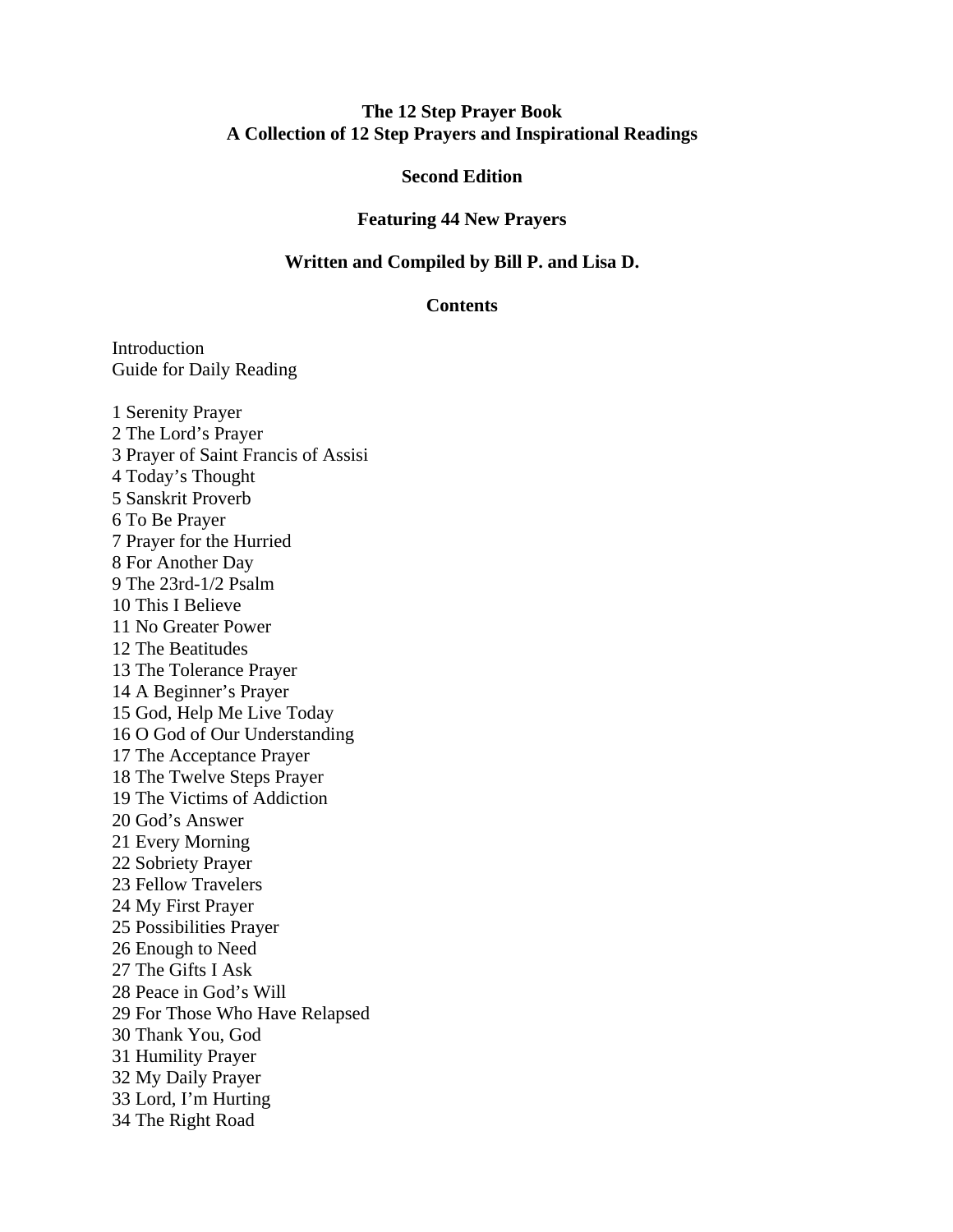35 O Great Spirit 36 A Prayer for Tolerance 37 Changes 38 Take Time 39 Life Is a Celebration 40 Language of the Heart 41 Am I Willing? 42 The Way 43 On Awakening 44 A Morning Prayer 45 Who, Me? 46 Let Go, Let God 47 As I Think 48 I Cannot Pray 49 Lead Me and Guide Me 50 The Universal Prayer 51 Reliance on God 52 Sailor's Prayer 53 An Irish Blessing 54 First Things First 55 Open Mind 56 Do the Right Thing 57 Run the Race 58 True Power 59 Prayer for Protection 60 The Gratitude Prayer 61 No Other 62 All That We Ought 63 Love 64 Help Me Remember 65 The Twelve Rewards 66 New Day 67 Release Me 68 Please, Lord 69 My Prayer for You 70 Self-Respect Prayer 71 Do It Now 72 To Change 73 Unselfishness Prayer 74 Light a Candle 75 What Is Best 76 Prayer for Healing 77 Things to Give 78 Your Gift 79 I Promise Myself! 80 My Worth 81 Right Living 82 Against Temptations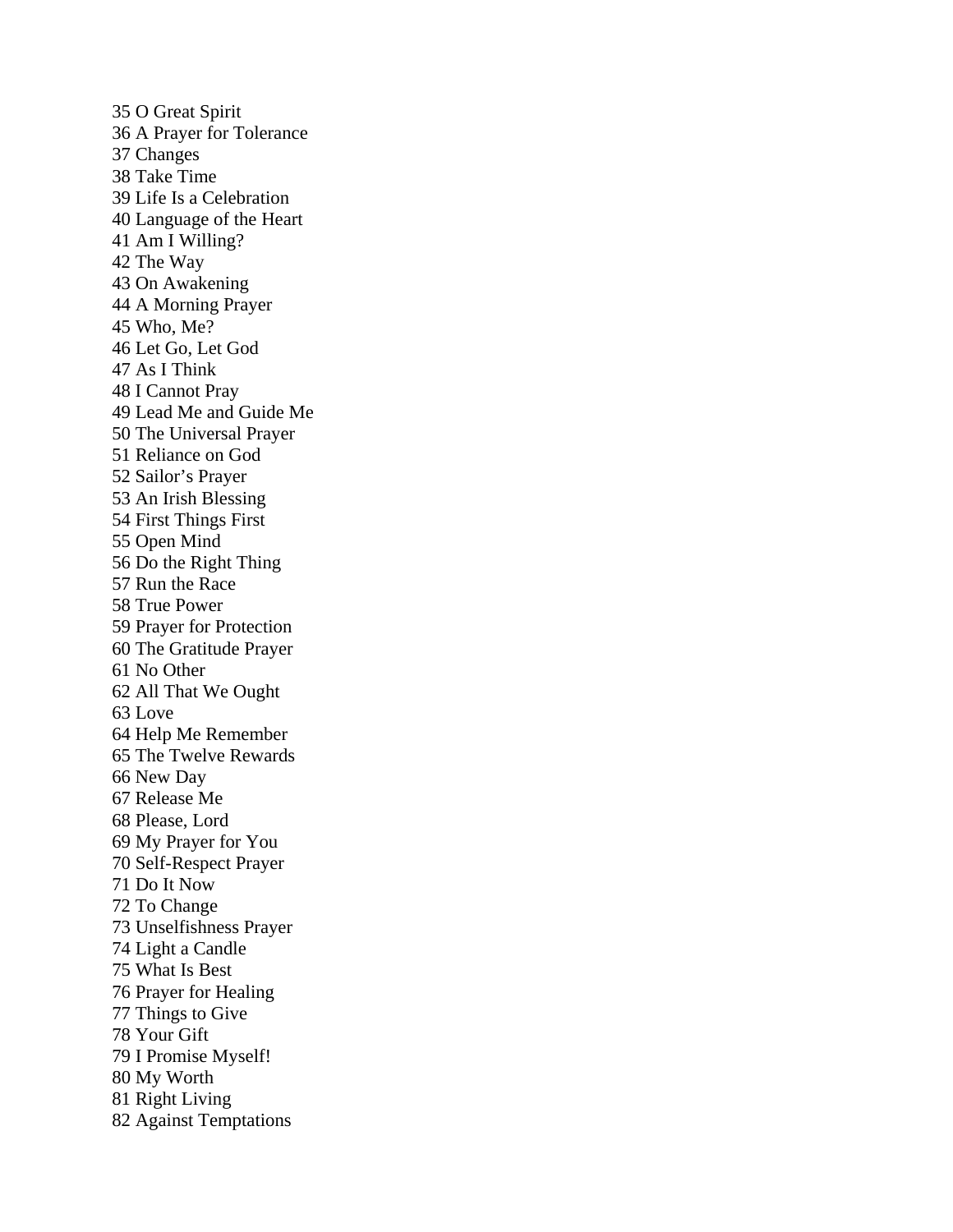83 Prayer to Know 84 Recovery Prayer 85 Kindness and Service 86 Make Me 87 Guide Me 88 Anniversary Prayer 89 To Be Honest 90 Teach Me 91 The Fellowship Prayer Step and Meeting Prayers 92 First Step Prayer 93 Second Step Prayer 94 Third Step Prayer 95 Fourth Step Prayer 96 Fifth Step Prayer 97 Sixth Step Prayer 98 Seventh Step Prayer 99 Eighth Step Prayer 100 Ninth Step Prayer 101 Tenth Step Prayer 102 Eleventh Step Prayer 103 Twelfth Step Prayer 104 Meeting Prayer No. 1 105 Meeting Prayer No. 2 106 Meeting Prayer No. 3 Inspirational Readings 107 Amazing Grace 108 High Flight 109 Search for Serenity 110 Yesterday, Today, Tomorrow 111 Just for Today 112 Footprints 113 Desiderata 114 Letting Go 115 The Letter 116 Live a Little, Just to Please 117 I Am Me 118 Don't Quit 119 My Medallion 120 I Didn't Have Time 121 Someone Does Care 122 Resent Somebody 123 Living the Way We Pray 124 Love Is 125 Happiness 126 My Bill of Rights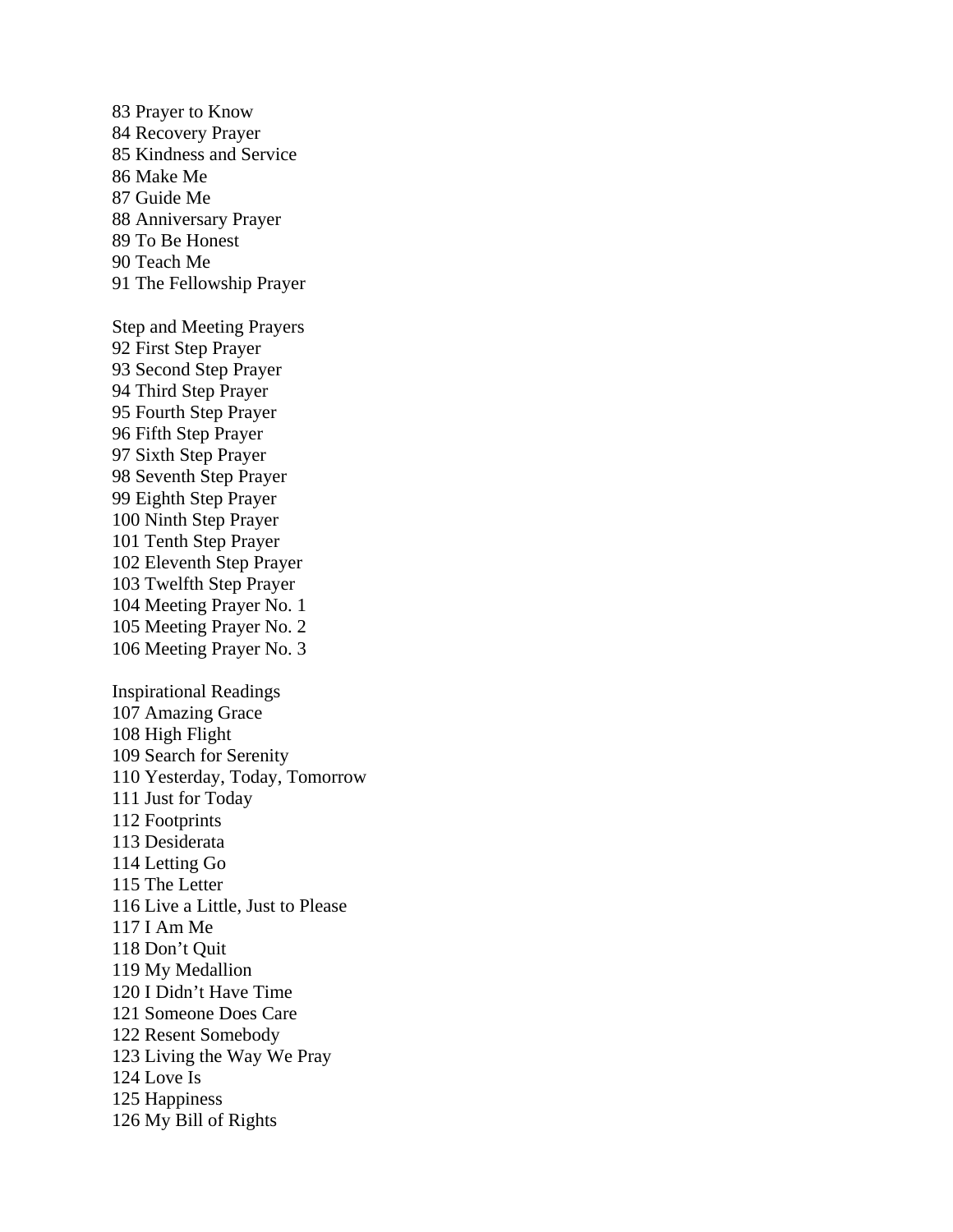127 Walk with Me 128 It Shows in Your Face 129 The Touch of the Master's Hand 130 When Seeking God 131 One Day at a Time 132 Risk 133 Thy Will Be Done 134 Comes the Dawn 135 God's Presence 136 Time Somebody Told Me 137 Rejecting Rejection 138 The Peace of Meditation 139 The Bike Ride New Prayers and Readings 140 This Day 141 The Great Reality 142 The Morning Light 143 Rest 144 One More Day 145 Our True Home 146 Blessing for Partners (Apache Blessing) 147 Who Are You to Say There Is No God? 148 Our Possessions 149 Serene Days 150 Dwell in My Heart 151 For Families Torn by Addiction 152 Wesley P.'s Prayer 153 Set Aside Prayer 154 Usefulness Prayer 155 Prayer During Turmoil 156 Next Right Step 157 Mychal's Prayer 158 Free of Resentment Prayer 159 The Fear Prayer 160 Cleveland AA Prayer, 1941 161 In Fellowship 162 Surrender Prayer (Oxford Group, 1934) 163 Right Living 164 Peace in Our Hearts 165 Our Meeting Room Door 166 Honest and Sincere 167 Wedding Blessing 168 No Fear 169 Kindness Prayer 170 Eleventh Step Meeting Opening Prayer 171 Paul D.'s Prayer 172 No Standing Still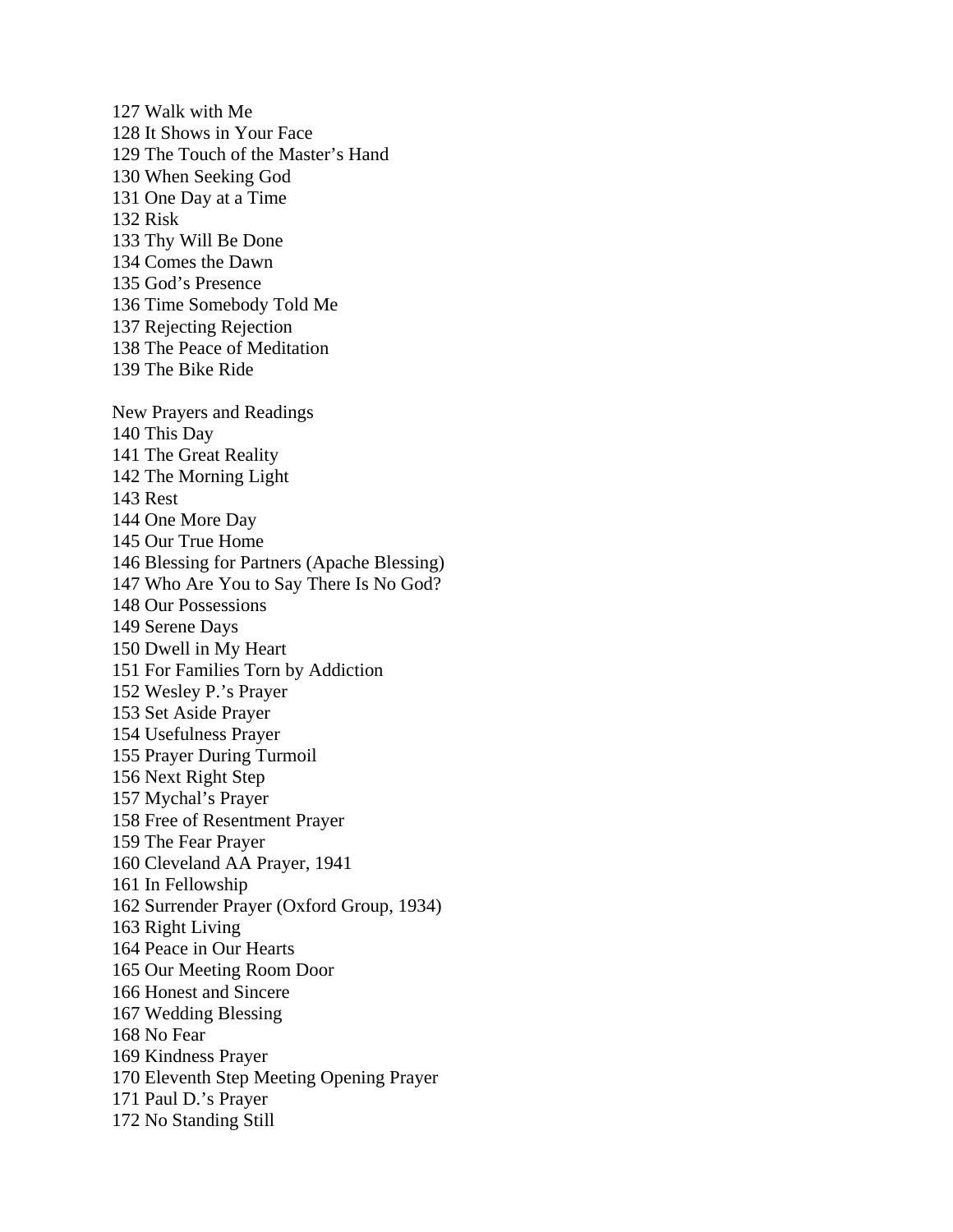173 The Gift of Humility 174 My Design 175 Darkness to Light 176 Consciousness of God 177 Empty Out 178 Dick B.'s Prayer 179 Heart of a Child 180 Karen C.'s Prayer 181 Free from Fear 182 Searcy W.'s Prayer 183 Blessed Mother Teresa's Prayer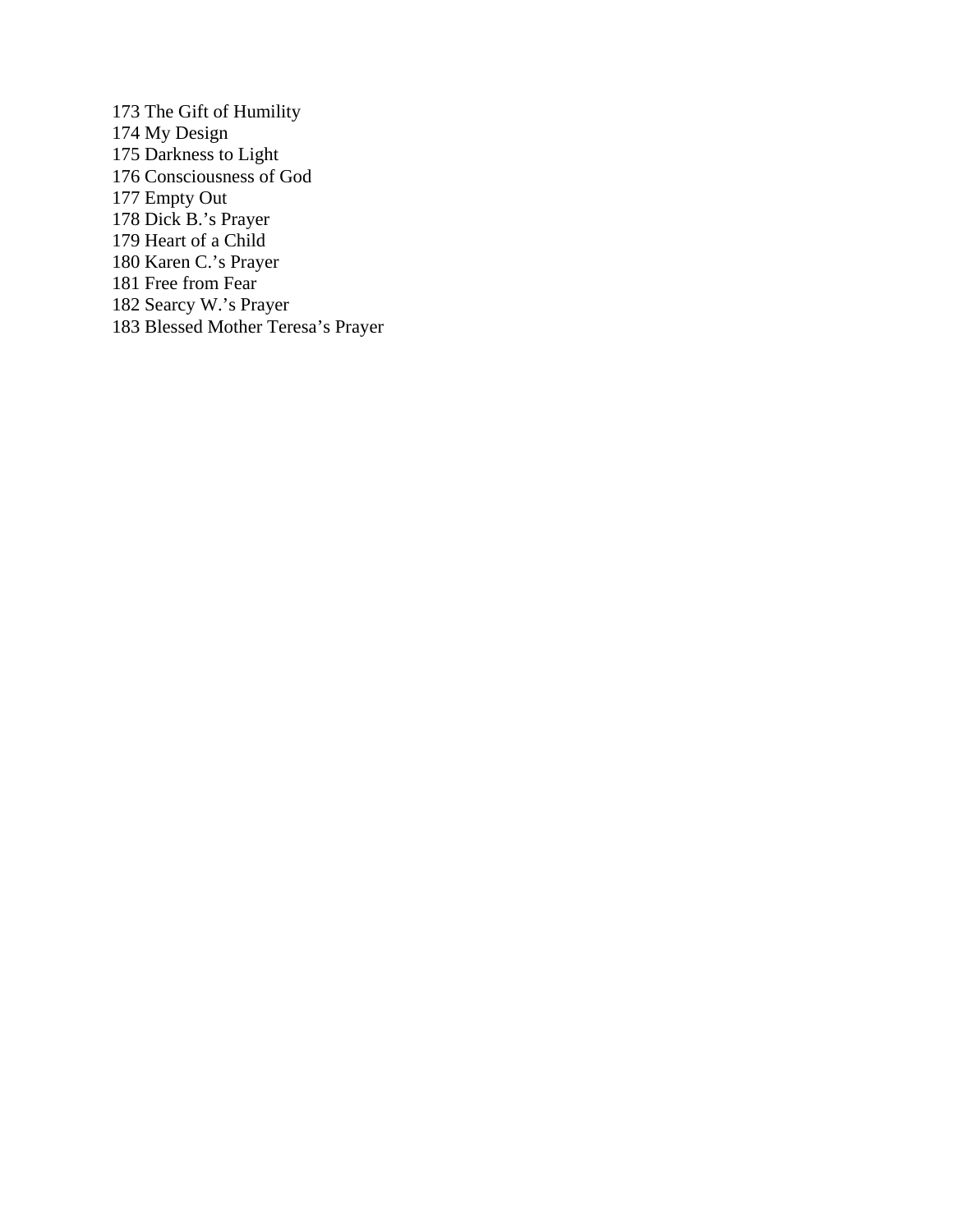# **Introduction**

This collection of prayers and inspirational readings was written and compiled to assist members of all Twelve Step Fellowships with their prayer life and spiritual progress.

Those who are just beginning a life of recovery will find help with working the Eleventh Step. Those who have time in the Program will find a deepening of their spiritual life. Anyone who has trouble finding the "right words" to speak with their Higher Power may find exactly what they want to say in one of these prayers.

The table of contents will help in selecting a specific topic, and the Guide for Daily Reading offers an easy-to-follow method of using this book. We have added forty-four new prayers and readings in this second edition of *The Twelve Step Prayer Book.* You can find them in the "New Prayers and Readings" section, which begins with prayer #140 on page 107.

However you may define your Higher Power, may this collection be of assistance to you in your spiritual growth and recovery.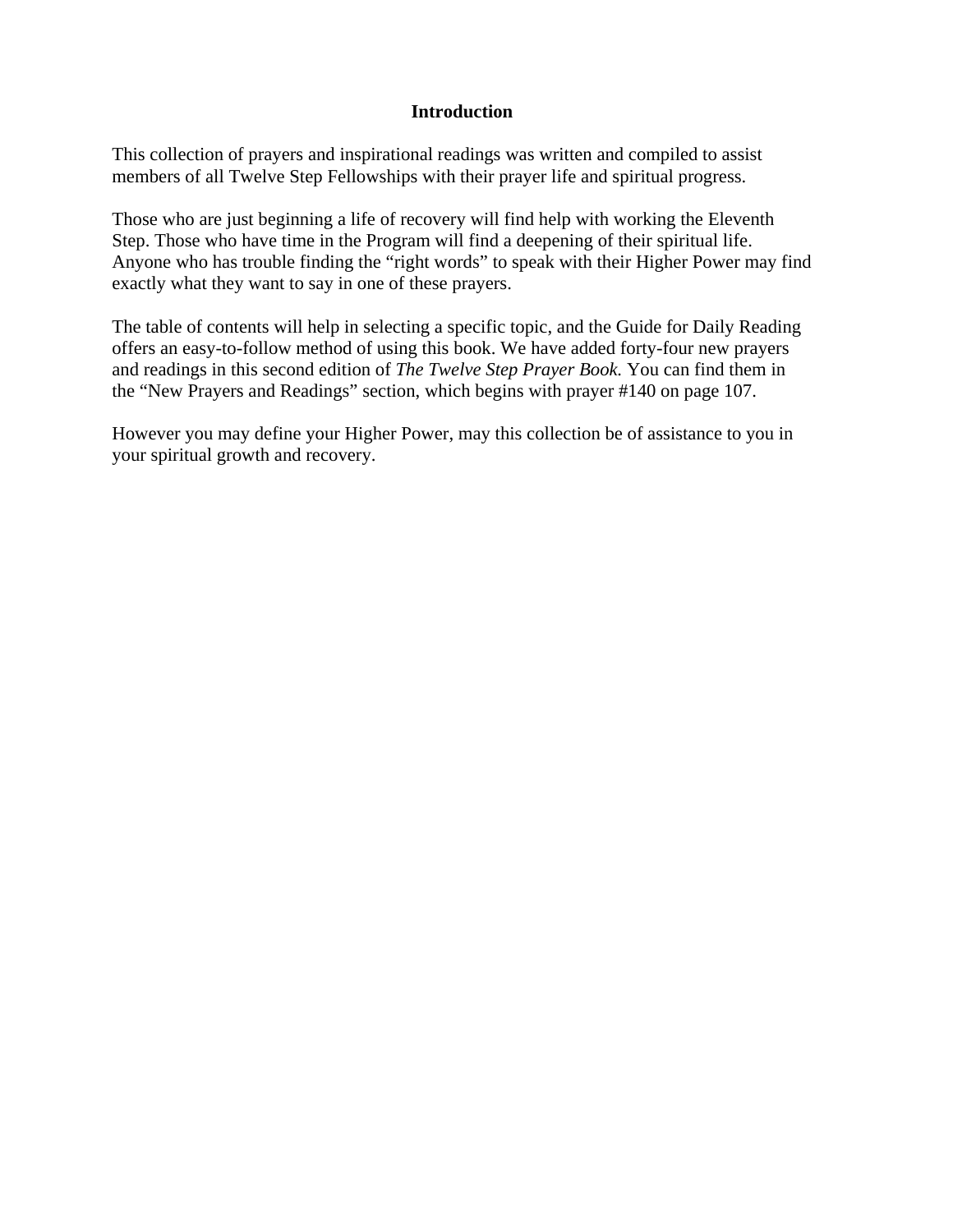## **The 12 Step Prayer Book A Collection of 12 Step Prayers and Inspirational Readings**

#### **Second Edition – Chapter One**

## **1 Serenity Prayer**

God, grant me

The serenity to accept the things I cannot change;

The courage to change the things I can;

The wisdom to know the difference.

Living one day at a time;

Enjoying one moment at a time;

Accepting hardship as the pathway to peace;

Taking, as He did, this sinful world as it is, not as I would have it;

Trusting that He will make all things right if I surrender to His will;

That I may be reasonably happy in this life, and supremely happy with Him forever in the next.

#### **2**

## **The Lord's Prayer**

Our Father, Who art in heaven, hallowed be Thy Name. Thy kingdom come. Thy will be done, on earth as it is in heaven. Give us this day our daily bread. And forgive us our trespasses, as we forgive those who trespass against us. And lead us not into temptation, but deliver us from evil. For Thine is the kingdom and the power and the glory, forever and ever. Amen.

#### **3**

#### **Prayer of Saint Francis of Assisi**

Lord, make me an instrument of Your peace! Where there is hatred, let me sow love. Where there is injury, pardon. Where there is doubt, faith. Where there is despair, hope. Where there is darkness, light. Where there is sadness, joy. O Divine Master, grant that I may not so much seek To be consoled as to console. To be understood as to understand. To be loved as to love. For it is in giving that we receive. It is in pardoning that we are pardoned. It is in dying that we are born to eternal life.